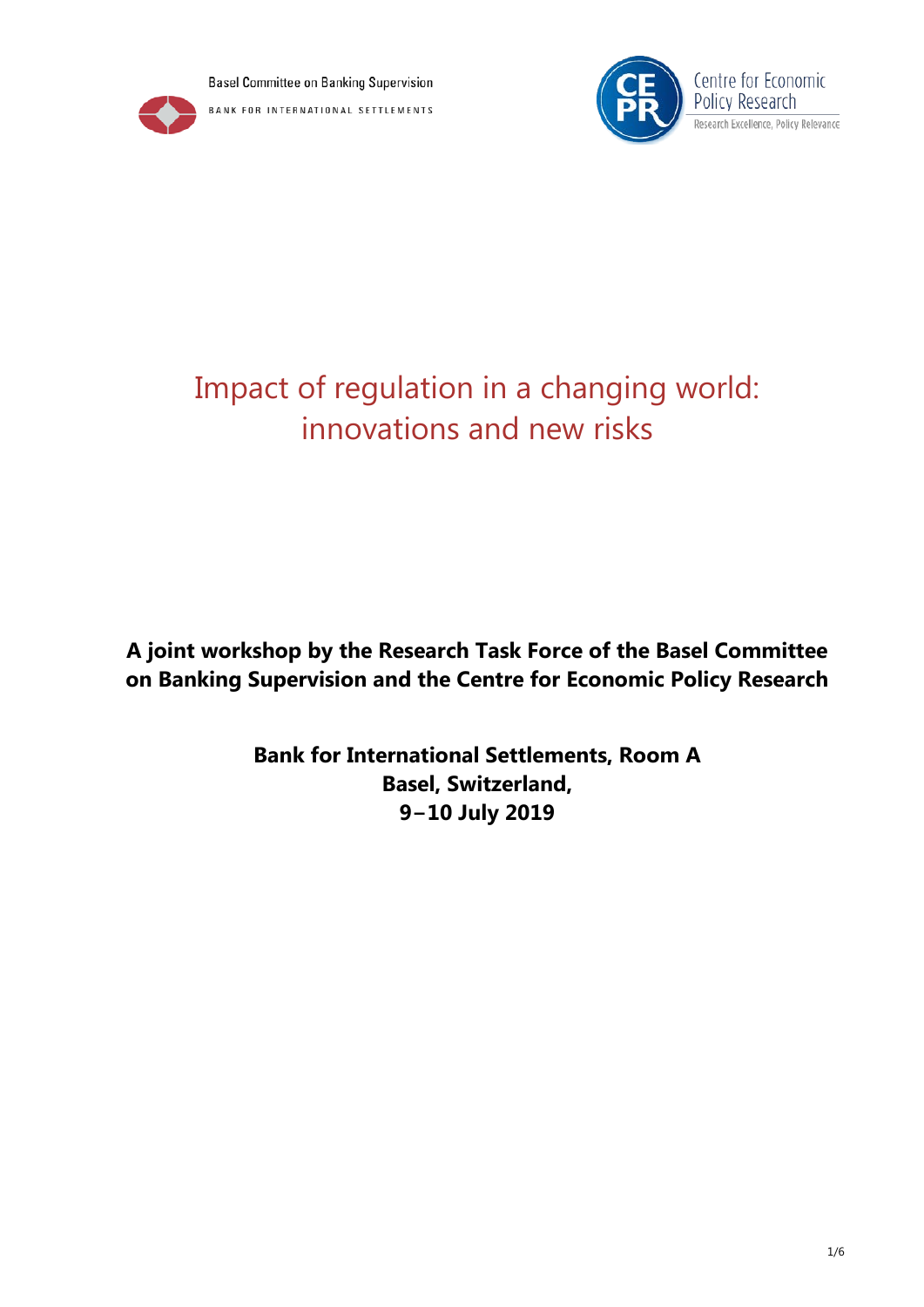

**Basel Committee on Banking Supervision** BANK FOR INTERNATIONAL SETTLEMENTS



# **Tuesday 9 July**

- **8.30 Registration and coffee**
- **9:00 Opening remarks**

*Olivier de Bandt, Bank of France and Co-Chair of the Research Task Force*

**9.05 Session 1: Regulation and liquidity**

*Chair: Olivier de Bandt, Bank of France and Co-Chair of the Research Task Force*

# **9:05 Bank capital and liquidity transformation**

*Jonathan Acosta-Smith (Bank of England) Guillaume Arnould (Bank of England) Kristoffer Milonas (Moody's Analytics) Quynh-Anh Vo (Bank of England)*

Discussant: Alejandro Van der Ghote (European Central Bank)

# **9:55 Liquidity management, fire sale and liquidity crises in banking: the role of leverage**

*Fabiana Gomez (University of Bristol) Quynh-Anh Vo (Bank of England)*

Discussant: Tanju Yorulmazer (University of Amsterdam)

#### **10.45 Coffee break**

#### **11:10 Can banks use their liquid asset buffers?**

*Guillaume Arnould (Bank of England) Antoine Lallour (Bank of England)*

Discussant: Missaka Warusawitharan (Board of Governors of the Federal Reserve System)

**12.00 Lunch**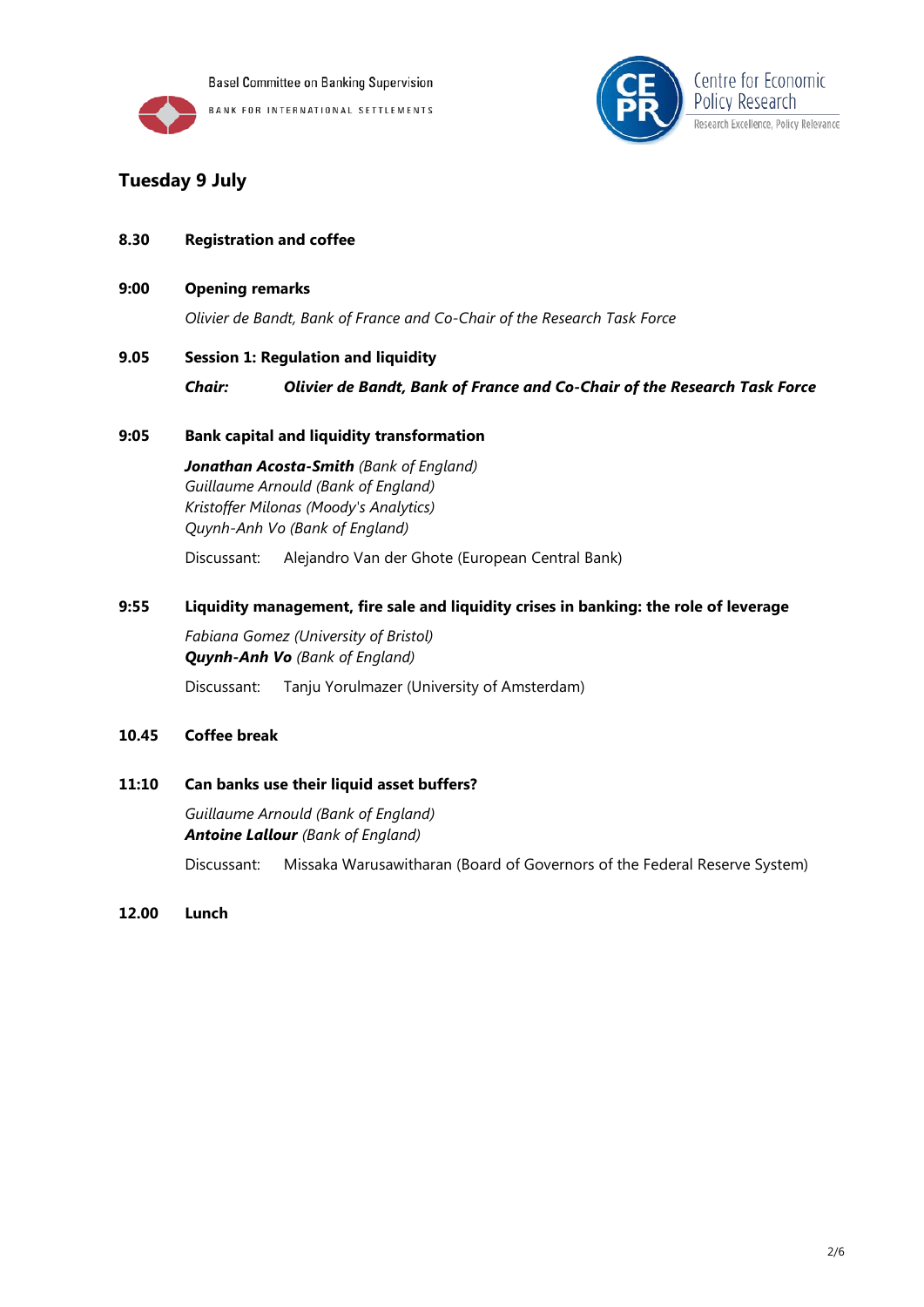



# **13.00 Keynote speech: Asset price booms and busts and policies to counter them** *Franklin Allen (Imperial College)*

- **14.00 Session 2: Regulatory interaction** *Chair: Franklin Allen (Imperial College)*
- **14:00 Insolvency-illiquidity, externalities and regulation** *Ester Faia (Goethe University Frankfurt)* Discussant: Valerio Scalone (Bank of France)

# **14:50 Capital regulation, market-making, and liquidity**

*Rainer Haselmann (Goethe University Frankfurt) Thomas Kick (Deutsche Bundesbank) Shikhar Singla (London School of Economics) Vikrant Vig (London School of Economics and CEPR)*

Discussant: Carlo E Wix (Board of Governors of the Federal Reserve System)

# **15.40 Coffee break**

**16:10 Session 3: Complexity and heterogeneity**

*Chair: Ester Faia (Goethe University Frankfurt)*

# **16:10 Measuring regulatory complexity**

*Jean-Edouard Colliard (HEC Paris) Co-Pierre Georg (University of Cape Town and Deutsche Bundesbank)* Discussant: Iman van Lelyveld (The Netherlands Bank)

# **17:00 Banking regulation, market liquidity, and the macro-economy**

*Frédéric Boissay (Bank for International Settlements) Fabrice Collard (Toulouse School of Economics) Ulf Lewrick (Bank for International Settlements)*

Discussant: Mark Mink (The Netherlands Bank)

**17.50 End Day 1**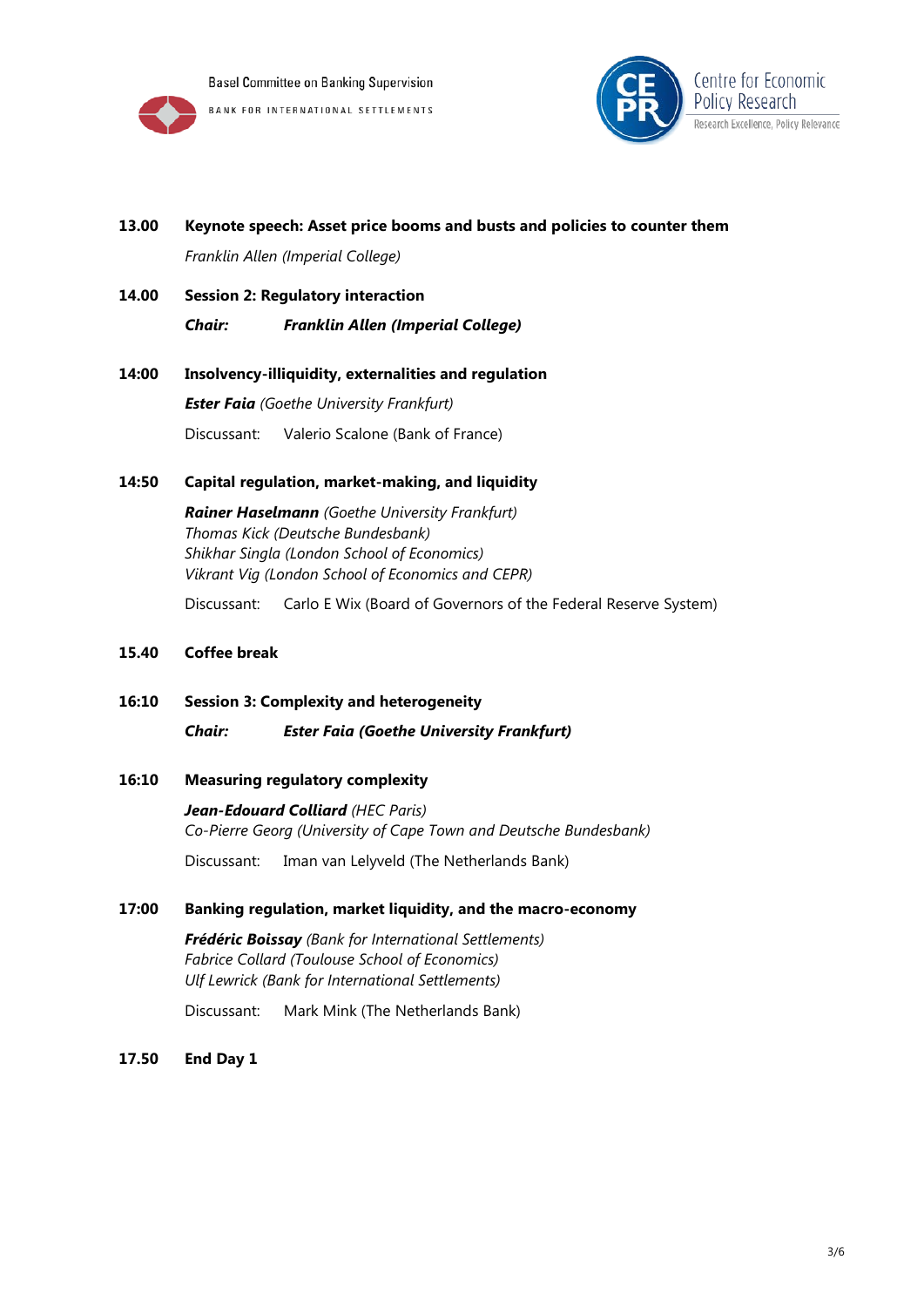



# **Wednesday 10 July**

# **8.45 Session 4: New risks**

*Chair: Iman van Lelyveld (The Netherlands Bank)*

# **8:45 A finance approach to climate stress testing**

*Henk Jan Reinders (Erasmus University Rotterdam and DNB) Dirk Schoenmaker (Erasmus University Rotterdam and CEPR) Mathijs van Dijk (Erasmus University Rotterdam)*

Discussant: Jean-Stéphane Mésonnier (Bank of France)

# **9:35 Can bank resolution regimes increase systemic risk?**

*Thorsten Beck (Cass Business School) Deyan Radev (University of Bonn) Isabel Schnabel (University of Bonn)*

Discussant: Misa Tanaka (Bank of England)

# **10.25 Coffee break**

**10.45 Session 5: Financial markets**

*Chair: Diana Hancock (Board of Governors of the Federal Reserve System)*

#### **10:45 Capital regulation and clearing: an unexpected interaction**

*Jonathan Acosta-Smith (Bank of England) Gerardo Ferrara (Bank of England) Francesc Rodriguez-Tous (Cass Business School)*

Discussant: Tosten Ehlers (Bank for International Settlements)

#### **11:35 Currency mispricing and dealer balance sheets**

*Gino Cenedese (Fulcrum Asset Management) Pasquale Della Corte (Imperial College London) Tianyu Wang (Tsinghua University)*

Discussant: Olav Syrstad (Norges Bank)

**12.25 Lunch**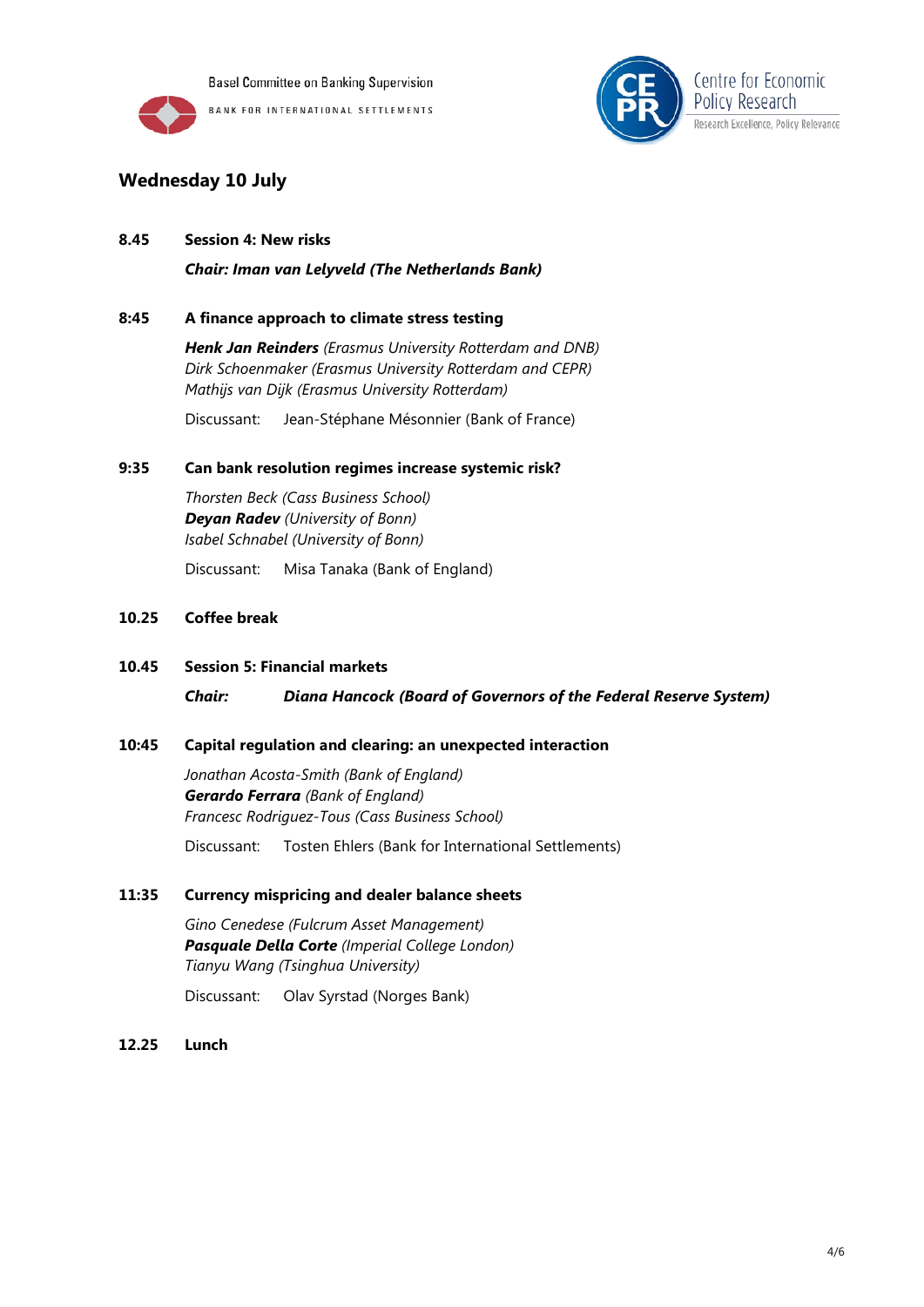



# **13.25 Session 5: Financial markets (cont'd)**

*Chair: Diana Hancock (Board of Governors of the Federal Reserve System)*

#### **13:25 Unintended consequences of the global derivatives market reform**

*Pauline Gandré (Uni Paris-Nanterre, EconomiX) Mike Mariathasan (KU Leuven) Ouarda Merrouche (Uni Paris-Nanterre, EconomiX) Steven Ongena (University of Zurich, SFI and KU Leuven)*

Discussant: Thibaut Piquard (Bank of France)

# **14.15 Session 6: Low interest rate environment**

*Chair: Daniel Foos (Deutsche Bundesbank)*

#### **14:15 Regulatory effects on short-term interest rates**

*Angelo Ranaldo (University of St Gallen) Patrick Schaffner (University of St Gallen and Bank of England) Michalis Vasios (Bank of England)*

Discussant: Giovanni Calice (Loughborough University)

#### **15.05 Coffee break**

# **15:35 Capital requirements, the safe real interest rate and the fundamental problem of bank risk taking**

*Chuan Du (Yale University) David Miles (Imperial College London)*

Discussant: Ulf Lewrick (Bank for International Settlements)

#### **16:25 Negative interest rates, deposit funding and bank lending**

*Tan Schelling (Swiss National Bank) Pascal Towbin (Swiss National Bank)*

Discussant: Tumer Kapan (International Monetary Fund)

#### **17.15 Closing remarks**

*Diana Hancock, Board of Governors of the Federal Reserve System and Co-Chair of the Research Task Force*

# **17.30 End of workshop**